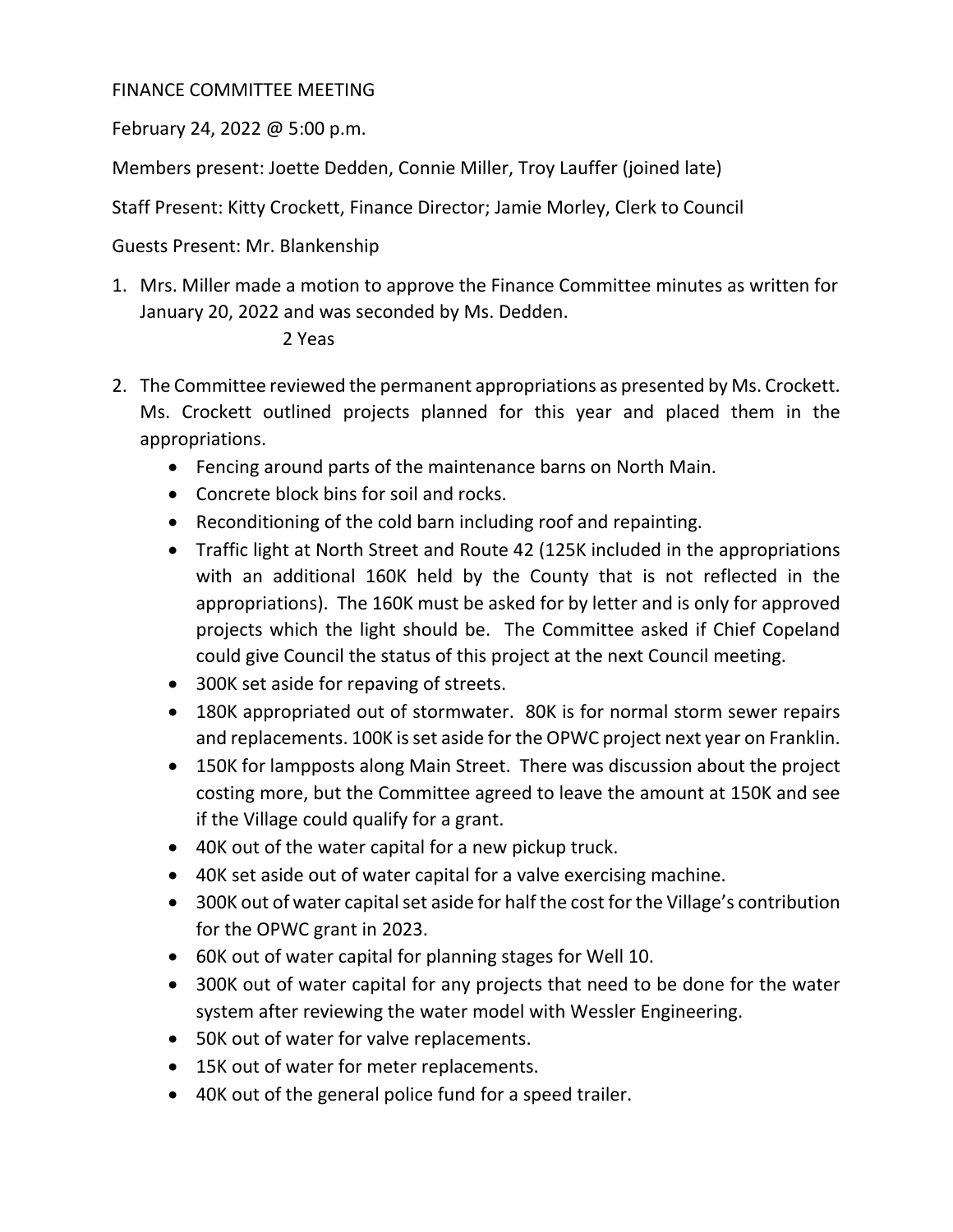- 3. Ms. Dedden stated that there was an additional 350K set aside in contingency funds in case an emergency happened, and the Village needed extra money. Ms. Crockett stated to use these funds, she would have to have Council approve legislation to move the money out of the contingency fund.
- 4. Ms. Crockett stated that there is 5.6 mil appropriated for 2022 and 3.8 mil not appropriated. This does not mean the Village will spend all the money appropriated, and numbers are padded. Ms. Crockett stated that she has to make sure there is enough money left over in the police levy funds to carry over to cover payroll until the middle of the next year because the Village will not receive payments until April.
- 5. There was a discussion about half of the 300K for street repaving being taken out of the street levy funds (fund 2902) and the other half out of line item1000‐620 in the general fund. 250K had been appropriated from the street levy fund, 2902. Ms. Crockett will drop the appropriated amount to 150K for the final appropriations to be presented to Council.
- 6. The Committee discussed what Fund 2021 (State Highway Improvement Fund) could be used for. Ms. Morley stated she thought this was used for salaries when the Streets Department mowed and maintained the medians on Route 42. Mrs. Miller asked if the fund could be used for the stoplight. The Committee asked Ms. Crockett to look into this.
- 7. Mr. Lauffer joined the meeting.
- 8. Mrs. Miller made a motion to have legislation written up to approve the final appropriations as amended and was seconded by Ms. Dedden.

3 Yeas

- 9. Mrs. Miller asked about the appropriation status report on page 9 and why workman's comp is already at 62% not even 1/3 through the year. Ms. Crockett explained she increased the amount in the permanent appropriations. She also explained that the rate is estimated and because salaries increased, she had to pay about 4K for what they call a true‐up. Mrs. Miller also asked about page 14, fund 5701 is at 88%. Ms. Crockett explained that there is a yearly loan payment due once a year that was paid already at the beginning of this year.
- 10. Mr. Lauffer explained he meet with another company to go over options for lampposts along Main Street. He stated that he really liked the system offered by this company and the cost was much less than the previous quote. He explained the